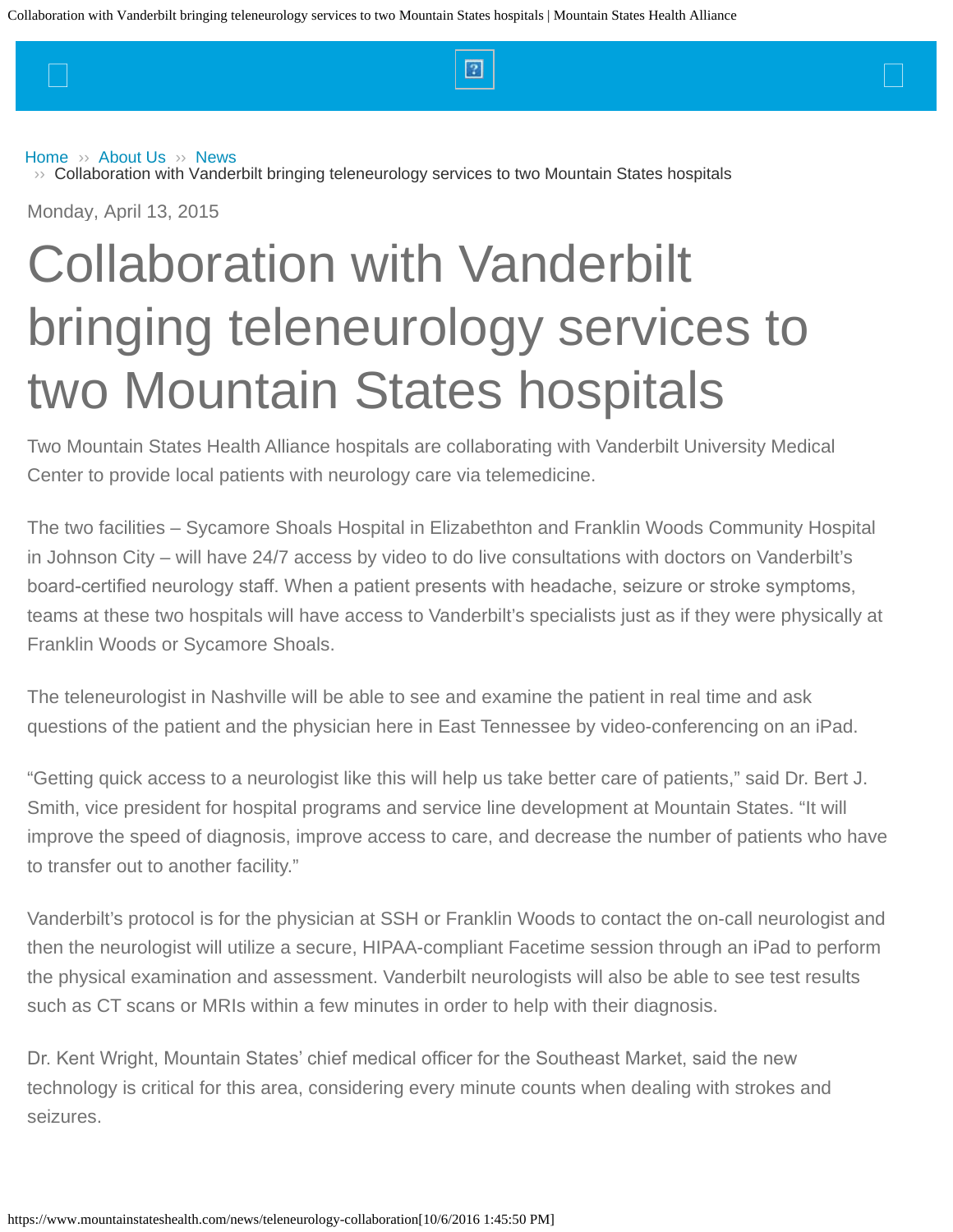Collaboration with Vanderbilt bringing teleneurology services to two Mountain States hospitals | Mountain States Health Alliance

"Early intervention is the key to success when treating victims of stroke," Wright said. "Not only will these patients be able to receive world-class neurological care, but they will be able to be treated much earlier now, thanks to this new partnership."

The teleneurology collaboration took effect in March. While the Johnson City Medical Center already maintains 24/7 neurology coverage and advanced stroke services, Mountain States plans to expand the teleneurology service to other facilities.

Dr. David Charles, director of telemedicine at Vanderbilt University Medical Center and chief medical officer for the Vanderbilt Neuroscience Institute, said there is a widespread shortage of neurologists, so teleneurology is becoming a new standard of care for hospitals that don't have their own specialists on site.

"With this collaboration, Mountain States is being creative and taking the lead in fnding ways to meet the needs of patients in the area," Charles said.

PHOTO CAPTION: Emergency department staff at Franklin Woods Community Hospital and Sycamore Shoals Hospital can use video technology to do a live consultation with board-certifed neurologists from Vanderbilt University Medical Center.



## More News

Tuesday, October 4, 2016

## [Sycamore Shoals Hospital will offer discounted health screening Oct. 8](https://www.mountainstateshealth.com/news/Sycamore-Shoals-Hospital-to-offer-discounted-health-screening-Oct.-8)

ELIZABETHTON, Tenn. – Sycamore Shoals Hospital will host a community health screening on Saturday, Oct. 8, from 7-9 a.m. The screening will provide free blood pressure checks and discounted blood work. ... [read more](https://www.mountainstateshealth.com/news/Sycamore-Shoals-Hospital-to-offer-discounted-health-screening-Oct.-8).